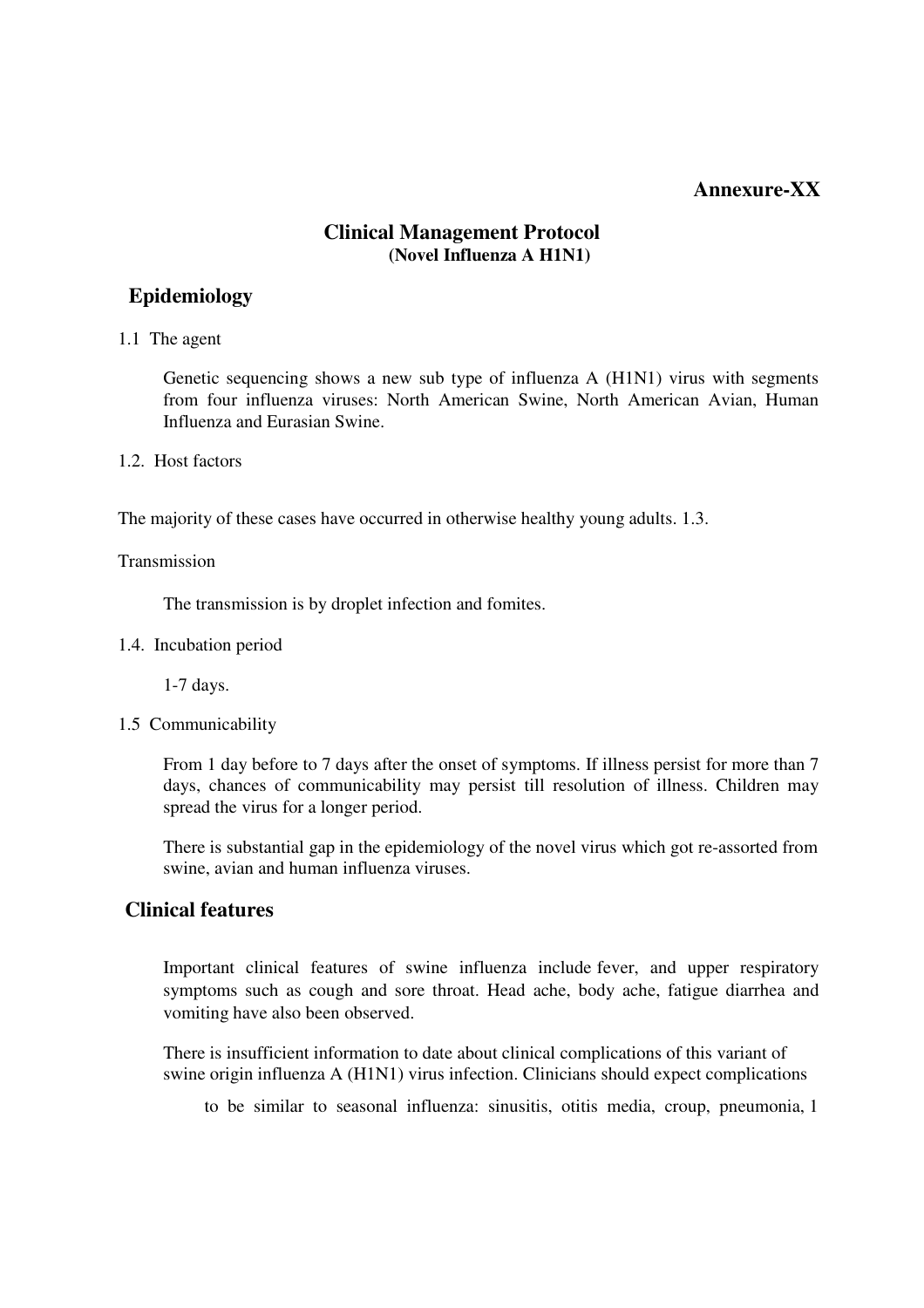bronchiolitis, status asthamaticus, myocarditis, pericarditis, myositis, rhabdomyolysis, encephalitis, seizures, toxic shock syndrome and secondary bacterial pneumonia with or without sepsis. Individuals at extremes of age and with preexisting medical conditions are at higher risk of complications and exacerbation of the underlying conditions.

The reporting of cases is to be based on the case definition provided at **Annexure-XII ante**.

#### **Investigations**

Routine investigations required for evaluation and management of a patient with symptoms as described above will be required. These may include haematological, biochemical, radiological and microbiological tests as necessary.

Confirmation of influenza A(H1N1) swine origin infection is through:

Real time RT PCR or

Isolation of the virus in culture or

Four-fold rise in virus specific neutralizing antibodies.

For confirmation of diagnosis, clinical specimens such as nasopharyngeal swab, throat swab, nasal swab, wash or aspirate, and tracheal aspirate (for intubated patients) are to be obtained. The sample should be collected by a trained physician / microbiologist preferably before administration of the anti-viral drug. Keep specimens at 4°C in viral transport media until transported for testing. The samples should be transported to designated laboratories with in 24 hours. If they cannot be transported then it needs to b stored at -70°C. Paired blood samples at an interval of 14 days for serological testing should also be collected.

### **Treatment**

The guiding principles are:

 Early implementation of infection control precautions to minimize nosocomical / household spread of disease

> Prompt treatment to prevent severe illness & death. Early identification and follow up of persons at risk.

4.1 Infrastructure / manpower / material support

 Isolation facilities: if dedicated isolation room is not available then patients can be cohorted in a well ventilated isolation ward with beds kept one metre apart.

Manpower: Dedicated doctors, nurses and paramedical workers.

 Equipment: Portable X Ray machine, ventilators, large oxygen cylinders, pulse oxymeter

 Supplies: Adequate quantities of PPE, disinfectants and medications (Oseltamivir, antibiotics and other medicines)

Standard Operating Procedures